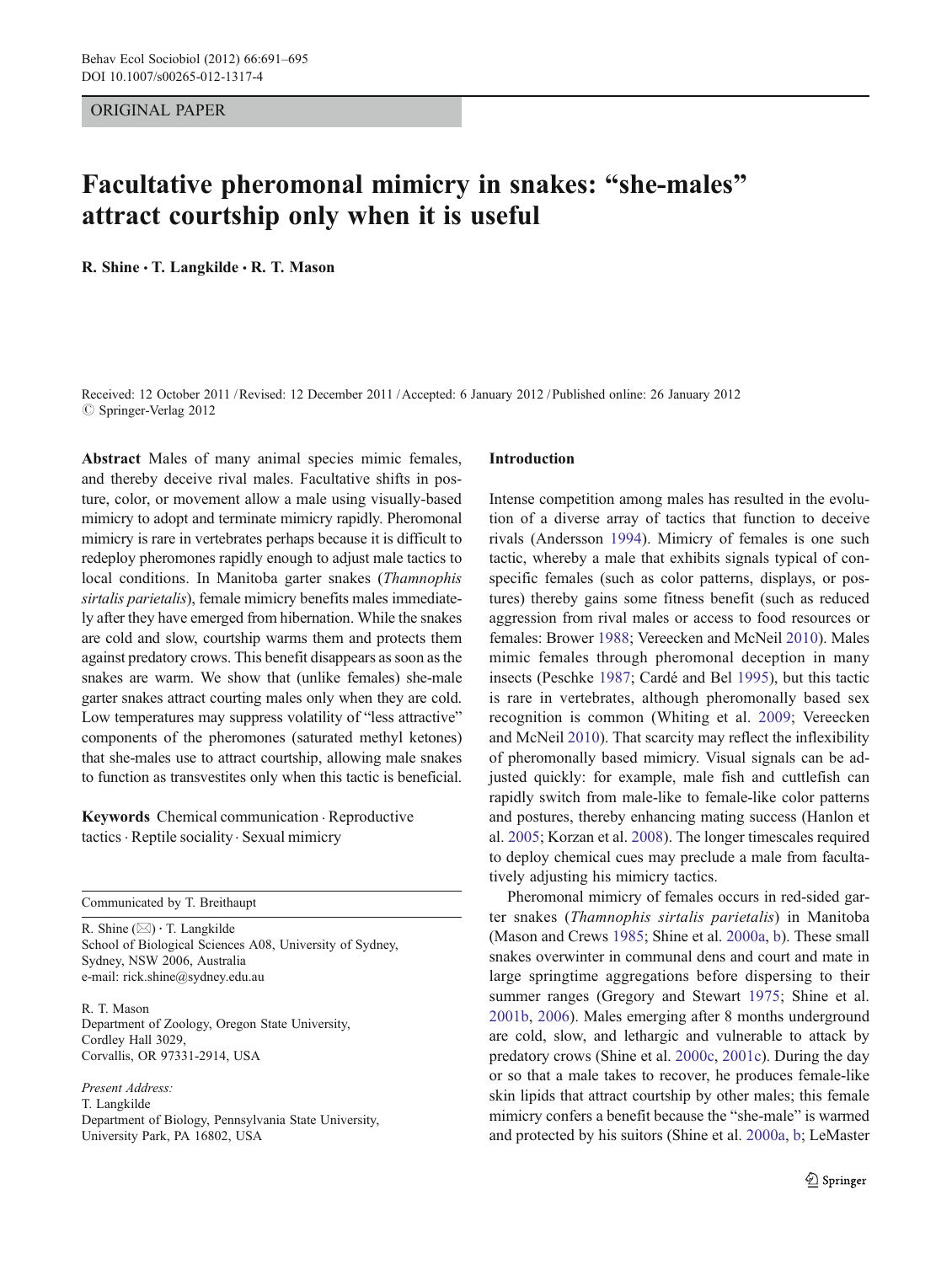et al. [2008\)](#page-3-0). After the animal has recovered from hibernation, he ceases producing female-like pheromones and begins to invest his efforts into courting females (and inevitably, she-males). However, the she-male tactic confers risks as well as benefits: courtship by other males impedes the courted snake's respiration (Shine et al. [2003a](#page-3-0)) and in extreme cases, the courted male may be forcibly copulated (Pfrender et al. [2001\)](#page-3-0) or suffocated (Shine et al. [2001a](#page-3-0)). Because courtship imposes costs as well as benefits, a shemale snake could benefit by flexibly adjusting his mimicry tactics to his body temperature. Female mimicry is advantageous to a cold she-male but not to a hot one because a hot snake is able to detect predators and flee from them rapidly (Shine et al. [2000c,](#page-3-0) [2005](#page-4-0)).

Can she-males adjust their attractivity to other males (and hence, the intensity of courtship to which they are subjected) based upon their own body temperature? To test this idea, we quantified courtship responses of male garter snakes to experimentally manipulated she-males during the mating season at a large communal den in Manitoba. Based on the temperature-dependent benefits of female mimicry (above), we predicted that the intensity of courtship directed to a shemale would shift with the target snake's body temperature. Under this hypothesis, a she-male that experiences variable weather conditions (and thus, shifts between warm and cool body temperatures) would cease to attract courtship from other males as he warms up but would regain his attractiveness as he cools down.

## **Methods**

#### Thermal effects on sexual attractiveness

We captured snakes at a den near Inwood, Manitoba (50°7′N 97°9′W) during May 2003; May is the peak time of postwinter emergence and mating in this population (Shine et al. [2006\)](#page-4-0). The den contains more than 30,000 snakes, mostly males that roam around the den searching for females (Shine et al. [2006](#page-4-0)). We collected 10 unmated females (reproductive status determined by absence of a mating plug: Shine et al. [2000d\)](#page-3-0), 10 "he-males" (males that were collected while actively courting females), and 10 she-males (males found while they were being courted by other males). We placed each animal in an individual cloth bag, half of which were kept cool (in an insulated cool box, at temperatures similar to those exhibited soon after emergence: mean body temperature  $16.67 \pm 0.49$ °C), and the other half allowed to warm to the usual body temperatures of active snakes  $(29.48 \pm 0.35^{\circ}C)$ ; Shine et al. [2000c\)](#page-3-0) by placing them in a sun-exposed position. These small snakes heat and cool rapidly and always achieved the target temperatures (above) in less than 15 min.

During the mating season, male garter snakes in this population virtually ignore humans (Moore and Mason [2001](#page-3-0); Shine et al. [2003a](#page-3-0)). Thus, the attractiveness of any given snake can be quantified by holding the snake by the tail within the den area and recording the courtship responses of the first five males to encounter the body of the "target" snake. We scored courtship intensity of each male on a range from 0 (no interest) to 3 (vigorous courtship, including chin rubbing and body alignment [Whittier et al. [1985\]](#page-4-0): see Shine et al. [2003b](#page-3-0) for details of this method). Thus, the possible courtship intensity scores to a given target snake ranged from 0 (no interest by any of the five he-males) to 15 (intense responses by all five he-males). High densities of courting males meant that we were generally able to score the responses of five he-males in less than 1 min—and thus, before the target animal's temperature had changed significantly from the level induced by our treatments.

Facultative shifts in attractiveness

Even if newly emerging she-males are attractive only when cold, this might reflect a one-way switch—that is, a shemale loses his attractiveness to other males as soon as he heats up and thereafter functions as a he-male. Alternatively, a warm she-male may regain his female mimicry if he cools down again. To test this idea, we collected 25 she-males from the den (as above) and exposed them to 15-min cycles of heating followed by 15 min of cooling (same temperature ranges as above). Each snake was tested only once (by exposing it to five mate-searching males). One group of five she-males was tested immediately after collection, whereas all other snakes were heated up for 15 min. Five of these animals were then tested while warm, and all of the rest cooled down for 15 min. Five of these animals were then tested while cool, and the remainder heated up again. Lastly, the remaining five snakes were cooled down and tested. The experiment simulated fluctuating thermal conditions, common in the Manitoba spring (Shine et al. [2006](#page-4-0)). For both experiments, data on courtship scores (sum total of response intensities [rated 0 to 3, see above] by the five first he-males to contact the target snake) were normally distributed and analyzed using one-factor ANOVA with treatment as the factor.

#### **Results**

Thermal effects on sexual attractiveness

Females attracted the most intense courtship and he-males the least; she-males were intermediate (group effect  $F_{2,24}$ = 146.60, P<0.0001; Fig. [1a](#page-2-0)), and temperature affected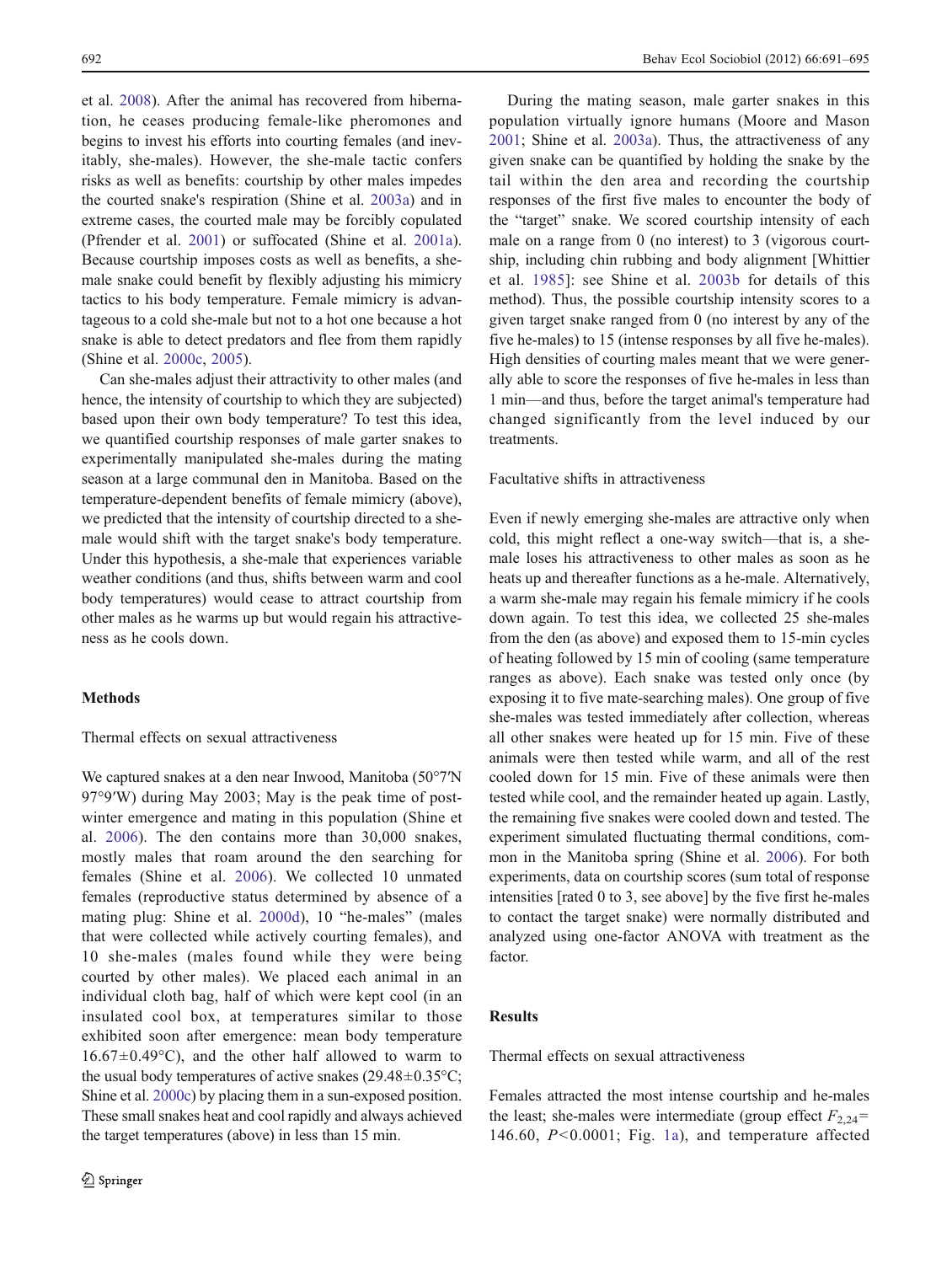<span id="page-2-0"></span>

Fig. 1 The effect of experimentally manipulating a garter snake's body temperature (to means of 16.7°C vs. 29.5°C) on the intensity with which it is courted. a Effects of body temperature on intensity of courtship to females, female-mimicking males (she-males), and hemales. The dependent variable is the sum of courtship scores (0 to 3, see text) of the first five male snakes to encounter a "target" snake held by the tail within the communal den area  $(N=10$  target snakes per category). b Intensity of courtship to she-males after alternating exposure to hot and cold conditions. These males were captured soon after emergence from hibernation and subjected to cycles of cooling and warming, after which we measured the intensity of courtship that they attracted from free-ranging male snakes. The graphs show mean values and standard errors. The dependent variable is the sum of courtship scores (0 to 3, see text) of the first five male snakes to encounter a target snake held by the tail within the communal den area  $(N=5$  target snakes per category). See text for statistical tests of these patterns

courtship intensity to she-males but not to females or hemales (interaction  $F_{2,24}$ =10.58, P<0.001; see Fig. 1a). As predicted, she-males attracted courtship only when they were cold (unpaired  $t$  test on courtship levels to hot vs. cold she-males,  $t_{18}=3.84$ ,  $P<0.002$ ).

#### Facultative shifts in attractiveness

Female mimicry disappeared when the she-males were heated but reappeared when they cooled (Fig. 1b). Courtship intensity differed among the groups  $(F_{4,20} = 6.23, P < 0.003)$ ; post hoc Fishers' PLSD tests show that all "cold" treatments attracted more courtship than did all "hot" treatments  $(P<0.05$  in all comparisons). Thus, male snakes in this population flexibly switch in and out of she-male mode, adopting female mimicry only when they are cold (i.e., when they can benefit from this tactic).

#### Discussion

Male garter snakes locate females using visual, thermal, and chemical information, but only pheromonal cues (epidermal lipids) elicit intense courtship (Shine and Mason [2001;](#page-3-0) Mason and Parker [2010\)](#page-3-0). Thus, the only way for newly emerged (slow, weak) male snakes to obtain the benefits of being courted (warming, protection against predators) is to mimic females pheromonally. Courtship is beneficial only while the snake is cold, and remarkably, male red-sided garter snakes exhibit temperature-dependent female mimicry.

Although many vertebrates (notably, mammals and reptiles) use pheromones for sexual identification, female mimicry by males usually is based on visual rather than chemical signals (Mason and Parker [2010\)](#page-3-0). For example, in the lizard Platysaurus broadleyi, small males rely on visual signals to mimic females, and thus avoid aggression from larger males—but this system works only at a distance (Whiting et al. [2009](#page-4-0)). Although pheromonal mimicry could enhance the effectiveness of this female-mimicking tactic, it has not evolved—perhaps because a she-male lizard can change his posture to display otherwise-hidden ventral color cues (male identifiers) to a receptive female, but he cannot rapidly adjust the chemical structure of his epidermal lipids in response to the social context. In snakes, epidermal lipids likely evolved for functions such as waterproofing and were co-opted as sex pheromones because their structure is affected by circulating sex steroids (Maderson [1986;](#page-3-0) Mason and Parker [2010](#page-3-0)). Thus, a snake presumably is unable to shift the chemical composition of its skin lipids over a brief timescale.

How, then, can a she-male's attractiveness be affected by rapid cooling or heating (Fig. 1b)? In red-sided garter snakes, methyl ketones serve as sex pheromones. Monounsaturated methyl ketones are a more powerful stimulant for male courtship than are saturated methyl ketones, and the relative amounts of the two types of ketones affect the intensity of male response (LeMaster et al. [2008;](#page-3-0) Mason and Parker [2010](#page-3-0)) Because the ratio of saturated to unsaturated ketones is higher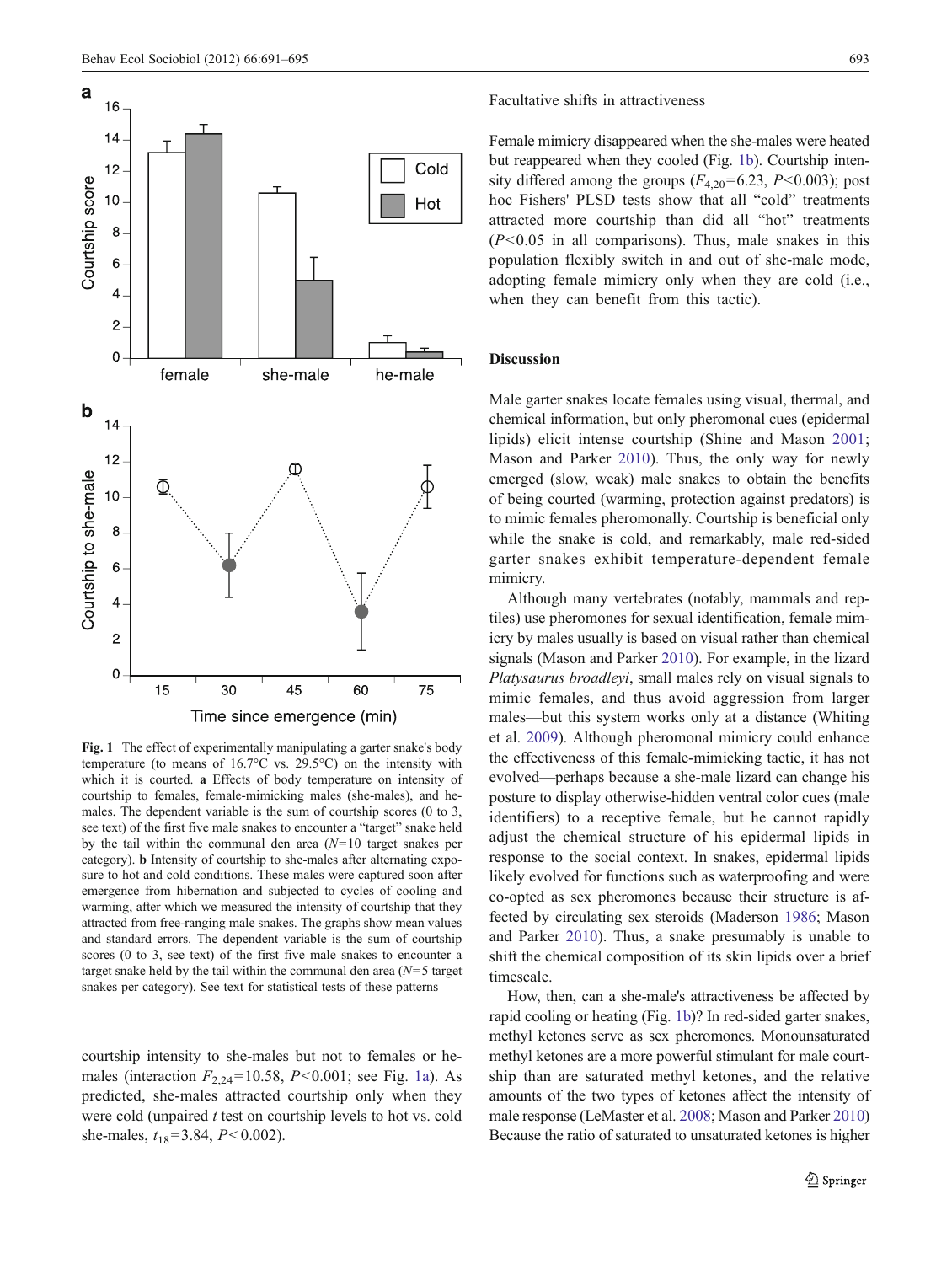<span id="page-3-0"></span>in she-males than females (LeMaster et al. 2008), she-males elicit less intense courtship (Fig. [1a\)](#page-2-0). This pheromonal mix also may adjust a she-male's attractiveness to its body temperature. Unsaturated fats have double bonds between carbon molecules, enabling them to "slide" over each other and remain liquid at low temperatures, whereas saturated fats (that lack those double bonds) become solid (Gunstone 1996). This is why cooking oil (unsaturated) is liquid at room temperature, whereas margarine (saturated) is not. Thus, the only ketones likely to be volatile (and hence, detectable to a courting male) at low temperatures are the (highly attractive) unsaturated ones. At higher temperatures, courting males will detect a higher proportion of (less attractive) saturated to (more attractive) unsaturated ketones. The she-male's mix of pheromones hence will have more appeal to courting he-males when the female-mimicking snake is cold (and thus, when she-maleness is beneficial) than when the animal is hot (when she-maleness confers costs but no benefits).

This hypothesis could be tested by directly sampling odor headspace from cold versus warm snakes (ideally, females as well as she-males), to quantify the relative thermal volatility of saturated and unsaturated ketones. Alternative mechanisms are possible also: for example, a temperaturedriven shift in physical properties of the skin lipids, in a way that influences attractiveness to courting males. Regardless of the mechanism, however, the end result is that male garter snakes can exploit the thermal lability of their pheromones to optimize their sexual tactics. Rather than female mimicry being a simple and uninterrupted phase in the post-emergence life of a male garter snake at these dens (as envisaged by previous research), the reality is more complex. A given male can shift in and out of female mimicry depending upon local weather conditions as well as his own stage of posthibernation recovery. Remarkably, then, males can change their female-mimicry tactics over short time intervals even in a system where the primary sex-identifying signals are chemical rather than visual.

Acknowledgments We thank Mike Wall and the Johnson family for assistance and the Australian Research Council for funding.

Ethical standards All experiments reported in this paper comply with the current laws of the country in which they were performed.

### References

- Andersson M (1994) Sexual selection. Princeton University Press, Princeton
- Brower LP (1988) Mimicry and the evolutionary process. University of Chicago Press, Chicago
- Cardé RT, Bel WJ (1995) Chemical ecology of insects 2. Springer, Berlin
- Gregory PT, Stewart KW (1975) Long-distance dispersal and feeding strategy of the red-sided garter snake (Thamnophis sirtalis parietalis) in the Interlake of Manitoba. Can J Zool 53:238–245
- Gunstone FD (1996) Fatty acid and lipid chemistry. Blackie Academic, Glasgow
- Hanlon RT, Naud M-J, Shaw PW, Havenhand JN (2005) Transient sexual mimicry leads to fertilisation. Nature 430:212
- Korzan WJ, Robison RR, Zhao S, Fernald RD (2008) Color change as a potential behavioral strategy. Horm Behav 54:463–470
- LeMaster MP, Stefani A, Shine R, Mason RT (2008) Cross-dressing in chemical cues: exploring 'she-maleness' in newly-emerged male garter snakes. In: Hurst JL, Beynon RJ, Roberts SC, Wyatt TD (eds) Chemical signals in vertebrates 11. Springer, New York, pp 223–230
- Maderson PFA (1986) Tetrapod epidermis: a system protoadapted as a semiochemical source. In: Duvall D, Muller-Schwarze D, Silverstein RM (eds) Chemical signals in vertebrates 4. Ecology, evolution and comparative biology. Plenum, New York, pp 13–26
- Mason RT, Crews D (1985) Female mimicry in garter snakes. Nature 316:59–60
- Mason RT, Parker MR (2010) Social behavior and pheromonal communication in reptiles. J Comp Physiol A 196:729–749
- Moore IT, Mason RT (2001) Behavioral and hormonal responses to corticosterone in the male red-sided garter snake, Thamnophis sirtalis parietalis. Physiol Behav 72:669–674
- Peschke K (1987) Male aggression, female mimicry and female choice in the rove beetle, Aleochara curtula (Coleoptera, Staphylinidae). Ethology 75:265–284
- Pfrender M, Mason RT, Wilmslow JT, Shine R (2001) Thamnophis sirtalis parietalis (red-sided gartersnake). Male-male copulation. Herpetol Rev 32:52
- Shine R, Mason RT (2001) Courting male garter snakes use multiple cues to identify potential mates. Behav Ecol Sociobiol 49:465– 473
- Shine R, Harlow P, LeMaster MP, Moore IT, Mason RT (2000a) The transvestite serpent: why do male garter snakes court (some) other males? Anim Behav 59:349–359
- Shine R, O'Connor D, Mason RT (2000b) Female mimicry in garter snakes: behavioural tactics of "she-males" and the males that court them. Can J Zool 78:1391–1396
- Shine R, Olsson MM, LeMaster MP, Moore IT, Mason RT (2000c) Effects of sex, body size, temperature and location on the antipredator tactics of free-ranging gartersnakes (Thamnophis sirtalis, Colubridae). Behav Ecol 11:239–245
- Shine R, Olsson MM, Mason RT (2000d) Chastity belts in gartersnakes: the functional significance of mating plugs. Biol J Linn Soc 70:377–390
- Shine R, LeMaster MP, Moore IT, Olsson MM, Mason RT (2001a) Bumpus in the snake den: effects of sex, size and body condition on mortality in red-sided garter snakes. Evolution 55:598–604
- Shine R, Phillips B, Waye H, LeMaster M, Mason RT (2001b) Benefits of female mimicry in snakes. Nature 414:267
- Shine R, Elphick MJ, Harlow PS, Moore IT, LeMaster MP, Mason RT (2001c) Movements, mating and dispersal of red-sided gartersnakes from a communal den in Manitoba. Copeia 2001:82–91
- Shine R, Langkilde T, Mason RT (2003a) Cryptic forcible insemination: male snakes exploit female physiology, anatomy and behavior to obtain coercive matings. Am Nat 162:653–667
- Shine R, Phillips B, Waye H, LeMaster M, Mason RT (2003b) Chemosensory cues allow courting male garter snakes to assess body